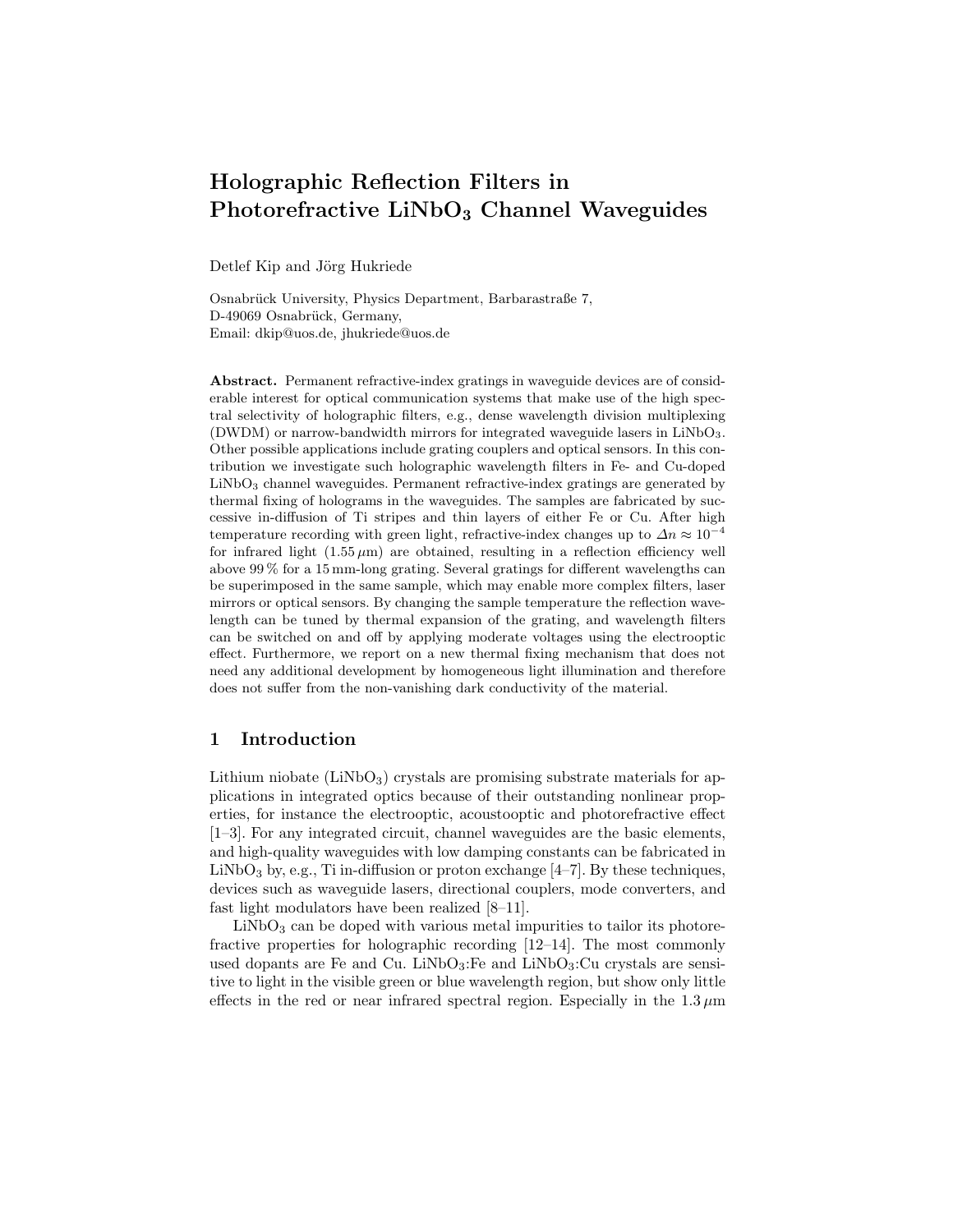and  $1.55 \mu m$  wavelength band of optical communications no photorefractive effects have been observed for common continuous wave intensities. Doped  $LiNbO<sub>3</sub>$  volume crystals are usually produced by adding  $Fe<sub>2</sub>O<sub>3</sub>$  or CuO to the melt during crystal growth. Nevertheless, it is also possible to increase the impurity concentration by in-diffusion of thin evaporated metal layers at high temperatures [15,16]. Here one can take advantage of the looselypacked crystal structure of  $LiNbO<sub>3</sub>$ , which results in relatively high diffusion constants of impurities in this material. The technique of diffusion doping is favorable for integrated optics because commercially available un-doped  $LiNbO<sub>3</sub>$  wafers may be used. A desired region can be locally doped, whereas the rest of the substrate remains unchanged.

For application of photorefractive crystals, a long-term stability of the device performance has to be guaranteed. However, phase holograms in these crystals suffer from destructive readout when the material is illuminated with light. In order to avoid erasure, different methods have been developed to make the recorded holograms insensitive for light. Interesting results have been obtained by two-color recording [17,18], i.e., sensitization for red or near-infrared light by pre-illumination with visible blue or green light, and in particular by the technique of thermal fixing [19,20]. Thermal fixing is performed by writing a holographic grating at elevated temperatures of about 180 ◦C. At these temperatures positively charged ions become mobile and compensate for the generated electronic space charge field [21]. After the sample has been cooled down, a homogeneous illumination with visible light yields a quasi-stabilized fixed hologram.

A rather new application of  $LiNbO<sub>3</sub>$  waveguides are holographic gratings that can be recorded with light of the photo-sensitive blue and green spectral region and then be used with infrared light [22,23], where the material is no longer sensitive. Here channel waveguides for infrared light around  $1.55 \mu m$ wavelength are of particular interest because of their use in optical communications and measurement systems. In particular, permanent reflection Bragg gratings can help to build up dense wavelength division multiplexing (DWDM) systems for optical communications, serve as highly spectralselective mirrors in integrated distributed Bragg reflection (DBR) lasers in Erdoped  $LiNbO<sub>3</sub>$ , or may be used to build optical sensors for temperature and electric field measurement, to detect gases or complex biological molecules. Such sensors make use of the narrow spectral resonance of the holograms, where the filter reflectivity is already changed for very small effective index changes of the guided light.

In this contribution, we will review the work on holographic reflection filters in Fe- and Cu-doped LiNbO<sub>3</sub> channel waveguides. In the following section, the different steps for preparation of photorefractive waveguides are described. Thereafter, techniques and experimental setups for holographic recording and readout of the gratings are explained. The last part presents typical experimental results of photorefractive properties and performance of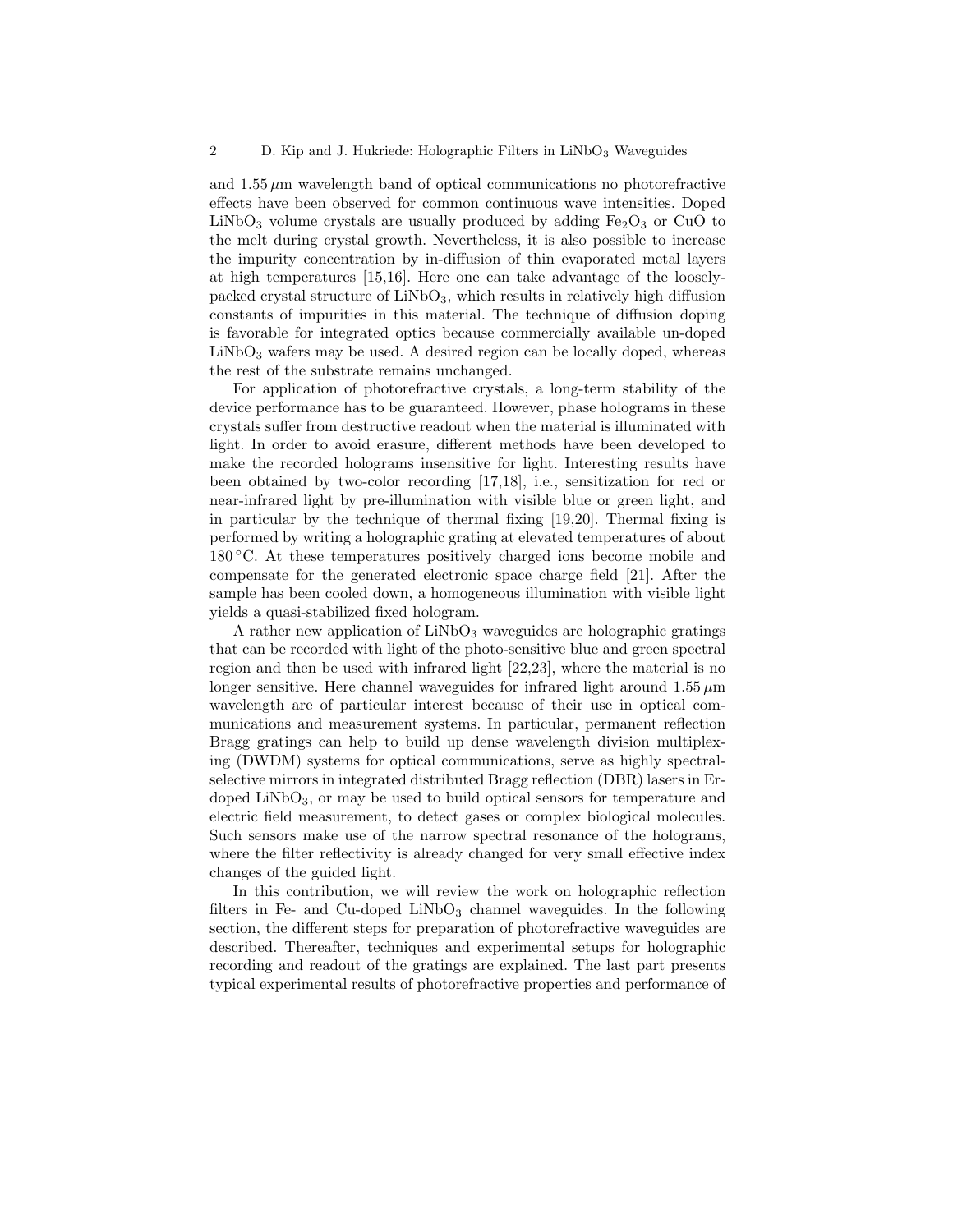holographic reflection gratings in  $LiNbO<sub>3</sub>$  channel waveguides. This includes charge-transport properties of diffusion-doped  $LiNbO<sub>3</sub>$ , fundamental filter properties, the possibilities for hologram multiplexing, wavelength tuning and electrical switching of the filters, and a discussion on the long-term stability of thermally-fixed gratings.

# 2 Sample Preparation

The fabrication of photorefractive channel waveguides in  $LiNbO<sub>3</sub>$  crystals consists of several steps that have to be performed in a clean environment. As substrate material, pieces of commercially available x- or y-cut  $LiNbO<sub>3</sub>$  wafers can be used. Typical dimensions are  $7 \times 17$  mm<sup>2</sup>, which, after the necessary polishing of the endfaces, results in samples with a length of about 15 mm. The ferroelectric c-axis coincides with the propagation direction of the light and points along the longer side. Single mode waveguide fabrication is done by Ti in-diffusion. At first a thin Ti layer with a typical thickness of 100 nm is deposited onto the polished surface using electron beam evaporation. Then lithographic techniques are used to pattern the Ti film into narrow stripes with a width of 6 to 8 $\mu$ m. For larger stripe widths or thicker evaporated Ti films, higher modes of the waveguide can appear, and in this case more than one filter resonance will be observed. Typical parameters for Ti indiffusion is an annealing time of 22 hours at a temperature of 1000 ◦C in air. In this way single mode waveguides for  $1.55 \mu m$  wavelength with losses as low as 0.08 dB/cm are formed. They guide one TE and one TM mode which are both ordinarily polarized. An optimization of the waveguide parameters results in almost equal propagation constants of the two guided modes. This is of great importance for the filter performance because in this case the peak wavelength of the filter does not depend on input polarization. Furthermore, the size of the light field distribution of the single mode channel waveguides matches well with the typical diameter of non-polarizing single mode fibers for 1.55  $\mu$ m, and a field overlap for direct fiber-chip coupling higher then 0.9 can be obtained in this way.

Doping of the surface layer is done by in-diffusion of thin films of either metallic Fe or Cu [15,16]. Layers of 5 to 100 nm thickness are evaporated onto the sample surface and in-diffused for several hours at temperatures of 1000 ◦C. The in-diffusion process can be either performed in Ar atmosphere to reduce the crystals, i.e., to get a larger ratio of  $Fe^{2+}/Fe^{3+}$  and  $Cu^{+}/Cu^{2+}$ , respectively, or it can be performed in  $O_2$  atmosphere to get a smaller ratio. The diffusion constants of Fe and Cu into  $LiNbO<sub>3</sub>$  at a temperature of 1000 °C are  $D_{\text{Fe}} = (1.8 \pm 0.2) \times 10^{-3} \,\mu\text{m}^2\text{s}^{-1}$  and  $D_{\text{Cu}} = (1.0 \pm 0.2) \,\mu\text{m}^2\text{s}^{-1}$  [15,16]. Both are much larger then the value for Ti which is only  $D_{\text{Ti}} = (4.4 \pm 0.5) \times$  $10^{-5} \mu m^2 s^{-1}$  [15]. As a consequence, Cu doping of the sample surface has to be performed after the channel waveguides are fabricated by Ti in-diffusion, whereas Fe doping can be done also before this step. In both cases, a nearly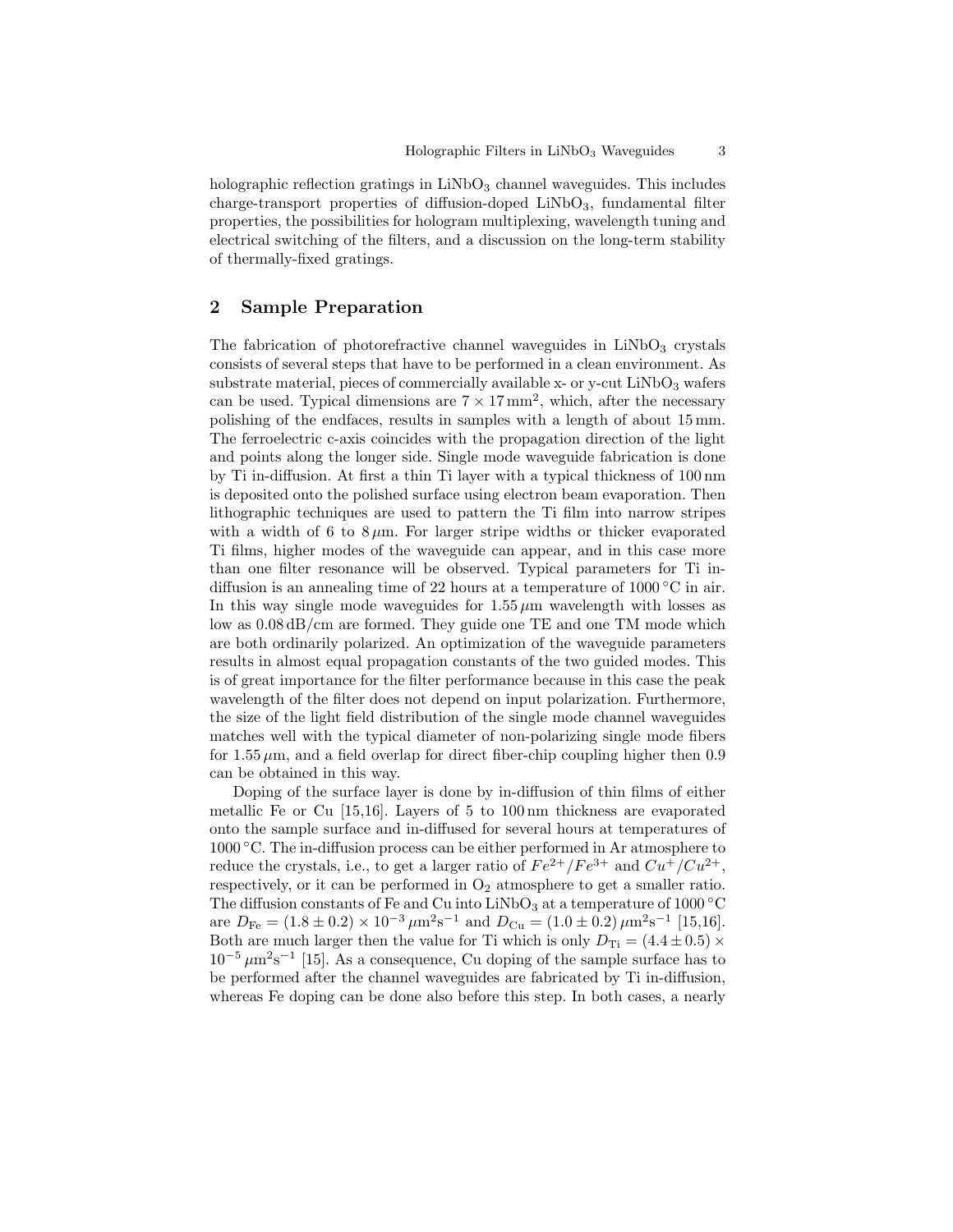

Fig. 1. Surface profiles of  $LiNbO<sub>3</sub>:Ti:Cu$  channel waveguides measured with an AFM. Shown is a part of the  $8 \mu$ m-wide channel for a sample with (a)  $c_{Cu}$  =  $1.1 \times 10^{25}$  atoms/m<sup>3</sup> and (b)  $c_{\text{Cu}} = 4.7 \times 10^{25}$  atoms/m<sup>3</sup>. The increase in height is due to the Ti in-diffusion into the sample and has an amplitude of about 200 nm

constant doping profile of either Fe or Cu is obtained in the range of the waveguide depth. This depth is defined by the Ti diffusion profile.

Typical doping concentrations in the waveguiding layer are in the range of 1 to  $6 \times 10^{25}$  atoms/m<sup>3</sup> for Fe and 0.4 to  $6 \times 10^{25}$  atoms/m<sup>3</sup> for Cu, respectively [22,24]. However, there exists a practical threshold for the amount of Cu that can be in-diffused into the surface of the substrate. For thicker layers of the evaporated Cu, diffusion leads to a decrease of surface quality and an increased  $Cu^{2+}$  absorption at 1.55  $\mu$ m. As a result, the damping coefficient of the infrared light that is guided in the channel waveguides can be significantly increased, which may decrease the performance of the component or even prevent its applicability. As an example, in Fig. 1 surface scans of two different Cu-doped samples, measured with an atomic force microscope (AFM), are shown [24]. For lower doping  $(c_{\text{Cu}} = 1.1 \times 10^{25} \text{ atoms/m}^3)$  the surface is still smooth and almost comparable to a sample without additional doping. When the doping is further increased  $(c_{Cu} = 4.7 \times 10^{25} \text{ atoms/m}^3)$ , surface roughness strongly increases. For samples with such a high Cu doping, the damping for  $1.55 \,\mu$ m reaches values of  $2 \,\text{dBcm}^{-1}$ . On the other hand, no degradation of the surface or increase of absorption in the infrared is observed for Fe in-diffusion.

Finally, the two endfaces of the waveguide sample have to be polished to enable direct light coupling with optical fibers. After this step the typical length d of the waveguide is about  $d = 15$  mm. To increase the coupling efficiency into the waveguide and to reduce multiple reflections of the recording light inside the sample, anti-reflection coatings for the two endfaces and for the bottom face can be used. Although the refractive index of  $MgF_2$  with  $n_F = 1.34$  (for  $\lambda = 1.55 \,\mu\text{m}$ ) does not match perfectly to the desired index of an ideal  $\lambda/4$ -coating  $(n_F^{'} \approx 1.49)$ , this material produces very resistant layers which adhere well on LiNbO<sub>3</sub> without additional heating. Such an annealing treatment has to be avoided in most cases, because otherwise it changes the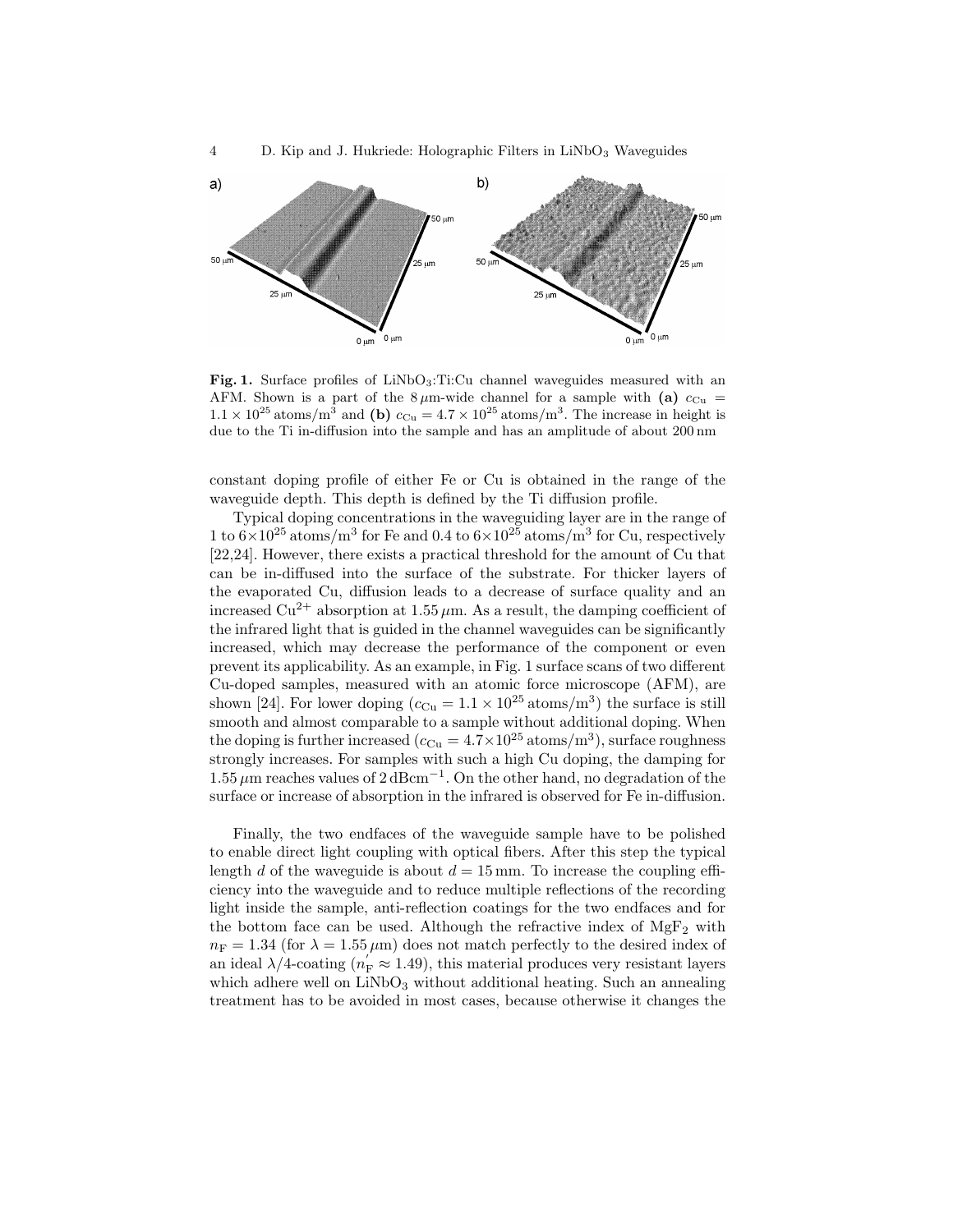

Fig. 2. Scheme of the recording and readout geometry for the holographic measurements. The gratings recorded with green light form reflection gratings for the infrared readout light in the channel waveguides

preset oxidation state of the in-diffused dopant (Fe or Cu). A 290 nm-thick layer of  $MgF_2$  is used as an anti-reflection coating of the endfaces for infrared light. In the same way, a 110 nm-thick layer can be used to reduce the surface reflections of the green light during holographic recording.

## 3 Holographic Recording and Readout

In this section, we briefly describe the experimental setups for holographic recording and readout of the gratings, as well as the techniques for thermal fixing and development.

In principle, elementary refractive-index gratings can be written by two guided beams counter-propagating in the waveguide channel. However, as our samples are not sensitive to infrared light, gratings have to be recorded in the waveguide volume by two external beams of shorter wavelength that impinge upon the surface of the sample. This geometry is of advantage here, because it enables to adjust the grating period of the hologram by precisely choosing the correct intersection angle of the recording beams. A scheme of the recording and readout geometry is shown in Fig. 2. Two expanded light beams of the green line  $(\lambda_{\rm w}=514.5 \,\rm nm)$  of an Ar ion laser interfere inside the sample. The grating vector  $K = 2\pi/\Lambda$  is directed along the c-axis and the recording light is ordinarily polarized to reduce holographic scattering and beam fanning. For the grating period we get

$$
A = \lambda_{\rm w}/(2\sin\Theta) \tag{1}
$$

where  $2\Theta$  is the (full) intersection angle of the two beams outside the sample. With an angle of  $2\Theta \approx 90^{\degree}$ , readout of the gratings in a linear reflection geometry is possible using (guided) infrared light with a wavelength around  $1.55 \,\mu m.$ 

Thermal fixing is performed by heating the waveguide sample to 180 ◦C while the grating is written  $[19,20]$ . In this way, positively charged ions (e.g., protons) become mobile and can compensate for the generated electronic space-charge field [21]. Because of the relatively long recording times of up to 2 hours an active phase stabilization has to be used  $[22,26,27]$ . This system compensates for thermal drift of the sample holder and other optical components and thus ensures a stable light pattern during recording.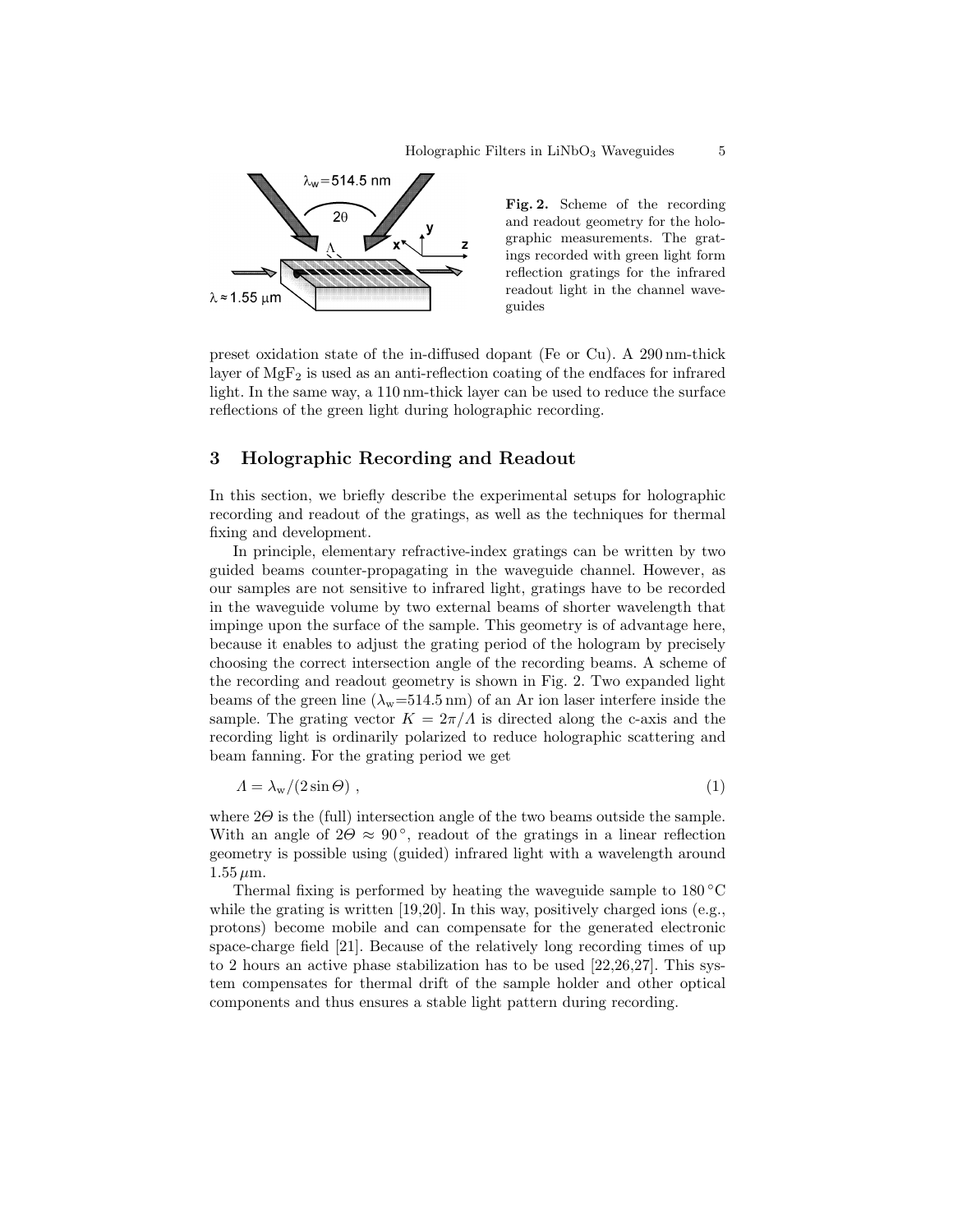Special care has to be taken to precisely adjust the angle  $2\Theta$  during recording, because this defines the position of the peak wavelength  $\lambda_{\rm p}$  for readout of the grating:

$$
\lambda_{\rm p} = 2n_{\rm eff}(T, c_{\rm Fe/Cu})\Lambda(T, \Theta) \tag{2}
$$

Although the effective refractive index  $n_{\text{eff}}$  of the guided light is predominantly defined by the diffusion profile of Ti which is constant for all samples investigated here, both Fe and Cu doping results in a slightly shifted value of  $n_{\text{eff}}$  [15,24]. Next, the thermal expansion of LiNbO<sub>3</sub> at higher temperatures T must be taken into account, too, because this directly changes the grating period  $\Lambda$  [23]. We can roughly estimate that the peak wavelength  $\lambda_{\rm p}$  of a grating recorded at  $180\,^{\circ}\text{C}$  is reduced by 1 nm when the sample is cooled down to room temperature. Last, the refractive indices of  $LiNbO<sub>3</sub>$  depend on temperature, but for the ordinary index that is used here this influence can be neglected when compared with the effect of thermal expansion.

After recording the samples are cooled down to room temperature within a few minutes. The fixed gratings can be developed by homogeneous illumination with the expanded light beam of an Ar ion laser. Alternatively, incoherent light of a halogen lamp can be used. The holograms are read in reflection geometry in the waveguide channels with the guided, ordinarily polarized TE and/or TM mode. In the following we have used a DFB laser which can be tuned over a small wavelength range around 1557 nm. At the peak wavelength  $\lambda_p$  the Bragg condition for readout,  $\Lambda = \lambda_p/2n_{\text{eff}}$ , is exactly fulfilled, and the transmission drops down from unity to a minimum at  $T(\lambda_{p}) = 1 - \eta$ . The diffraction efficiency  $\eta$  at the peak wavelength  $\lambda_{p}$  is given by the Kogelnik equation [25]

$$
\eta(\lambda_{\rm p}) = \tanh^2(\pi \Delta n \, d/\lambda_{\rm p}) \ . \tag{3}
$$

Here  $\Delta n$  is the amplitude of the refractive index change and d is the grating length.

# 4 Experimental Results

In this section the experimental results of sample characterization will be summarized. At first we present some fundamental properties of the photorefractive Ti in-diffused waveguides in  $LiNbO<sub>3</sub>$ . Then the recorded holographic filters will be analyzed and the possibilities for hologram multiplexing, thermal tuning of peak wavelengths, and electrical switching of the filter will be discussed. The last part describes the influence of dark compensation on the grating relaxation, i.e., long-term stability of the gratings. Moreover, a new method for thermal fixing that does not need any further development process will be introduced.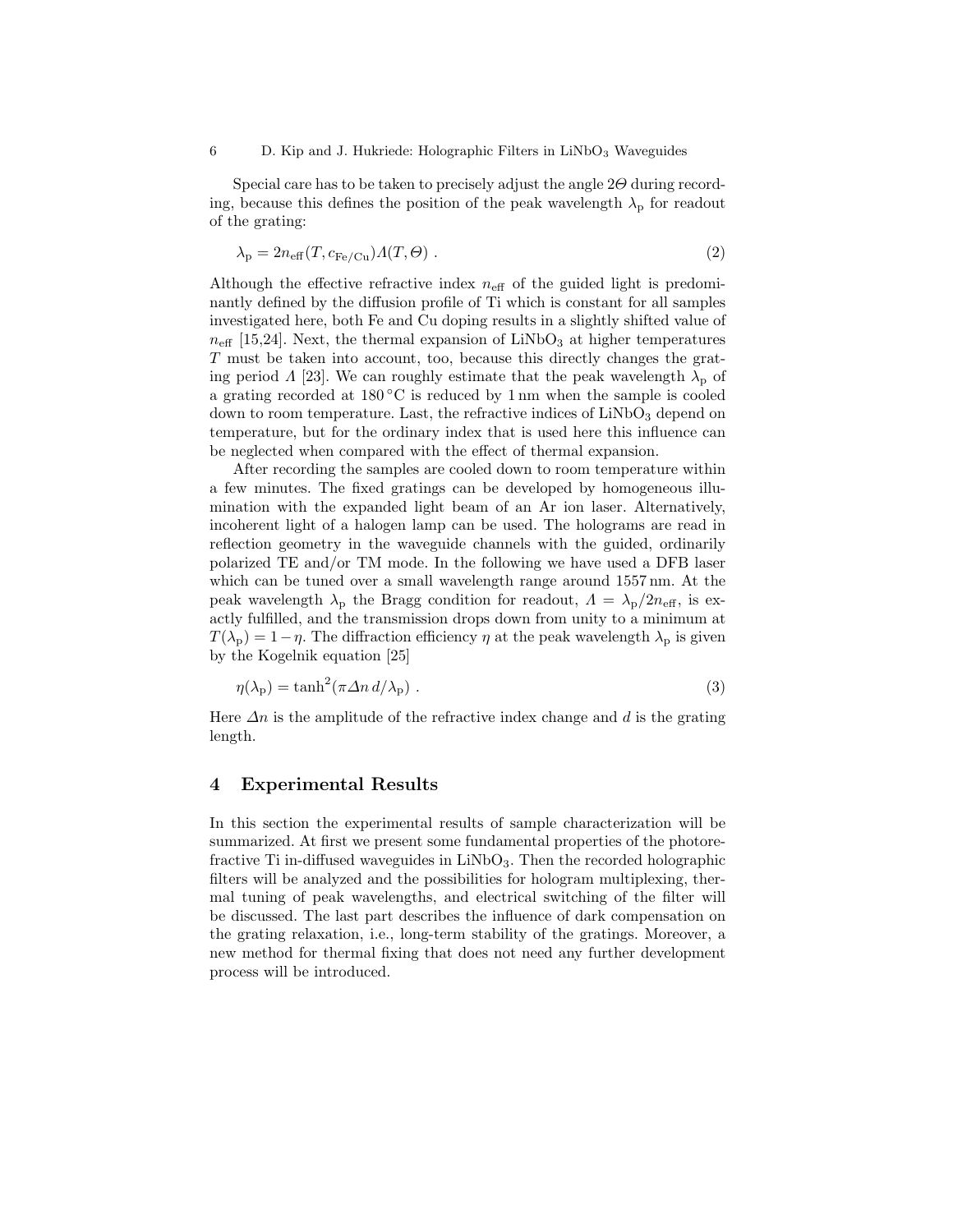#### 4.1 Photorefractive Properties

For optimization of the filter properties a detailed knowledge of the charge transport mechanism and fundamental photorefractive properties of the waveguide samples is necessary. Here results from volume-doped crystals may be not simply transferred because of the high Ti concentration in the waveguiding layer, and, especially for some of the samples, high doping level with either Fe or Cu. Furthermore, the doping process by in-diffusion of metal layers instead of doping during growth of the crystals, may result in different impurities sites in the crystal lattice, which can influence the charge transport properties, too.

Light-induced refractive-index changes can be measured by recording of holographic gratings at room temperature. If gratings are written for different recording times t, the saturated refractive-index change  $\Delta n_s$  can be obtained by fitting an exponential function of the form

$$
\Delta n(t) = \Delta n_s [1 - \exp(t/\tau)] \tag{4}
$$

to the measured data  $\Delta n(t)$ . An example for different Cu-doped samples is given in Fig. 3(a). When plotting the saturated refractive-index change  $\Delta n_{\rm s}$ as a function of Cu concentration  $c_{Cu}$  of different samples in Fig. 3(b), a linear dependence is found. We can assume an almost constant ratio  $c_{\text{Cu+}}/c_{\text{Cu+}}$ for all the investigated waveguides, because all samples have been thermally treated in the same way during fabrication. This assumption leads to a linear dependence  $\Delta n_s \propto c_{Cu^{2+}}$ , which is in agreement with a one-center model of charge transport [28].

The photoconductivity of the photorefractive waveguides can be determined by measuring the decay of the gratings during homogeneous light illumination. First holographic gratings are written at room temperature with green light, and the diffraction efficiency  $\eta$  and the peak wavelength  $\lambda_{\rm p}$  for, e.g., TM-polarized infrared light are measured. Then the sample is illuminated homogeneously off-Bragg with green light, and in time intervals of a few seconds the diffraction efficiency at the peak wavelength is determined again. The temporal development of refractive-index change  $\Delta n(t)$  is obtained using the Kogelnik equation in Eq. (3), see Fig. 4(c). From this dependence we can calculate the photoconductivity  $\sigma_{ph}$  using the relations

$$
\Delta n(t) = \Delta n^0 \exp(-t/\tau) \tag{5}
$$

$$
\sigma_{\rm ph} = \epsilon \epsilon_0 / \tau \tag{6}
$$

Here  $\Delta n^0$  is the refractive-index change for  $t = 0$ ,  $\epsilon_0$  is the permittivity of free space, and  $\epsilon = 28$  is the appropriate dielectric constant of LiNbO<sub>3</sub>. In Fig. 4(d) the photoconductivity  $\sigma_{\rm h}$  is given as a function of the erasure intensity  $I(\lambda = 514.5 \text{ nm})$  for different Cu-doped samples. As can be seen, photoconductivity depends linearly on intensity,  $\sigma_{\rm ph} \propto I$ , which is again in good agreement with a one-center model for charge transport. The absolute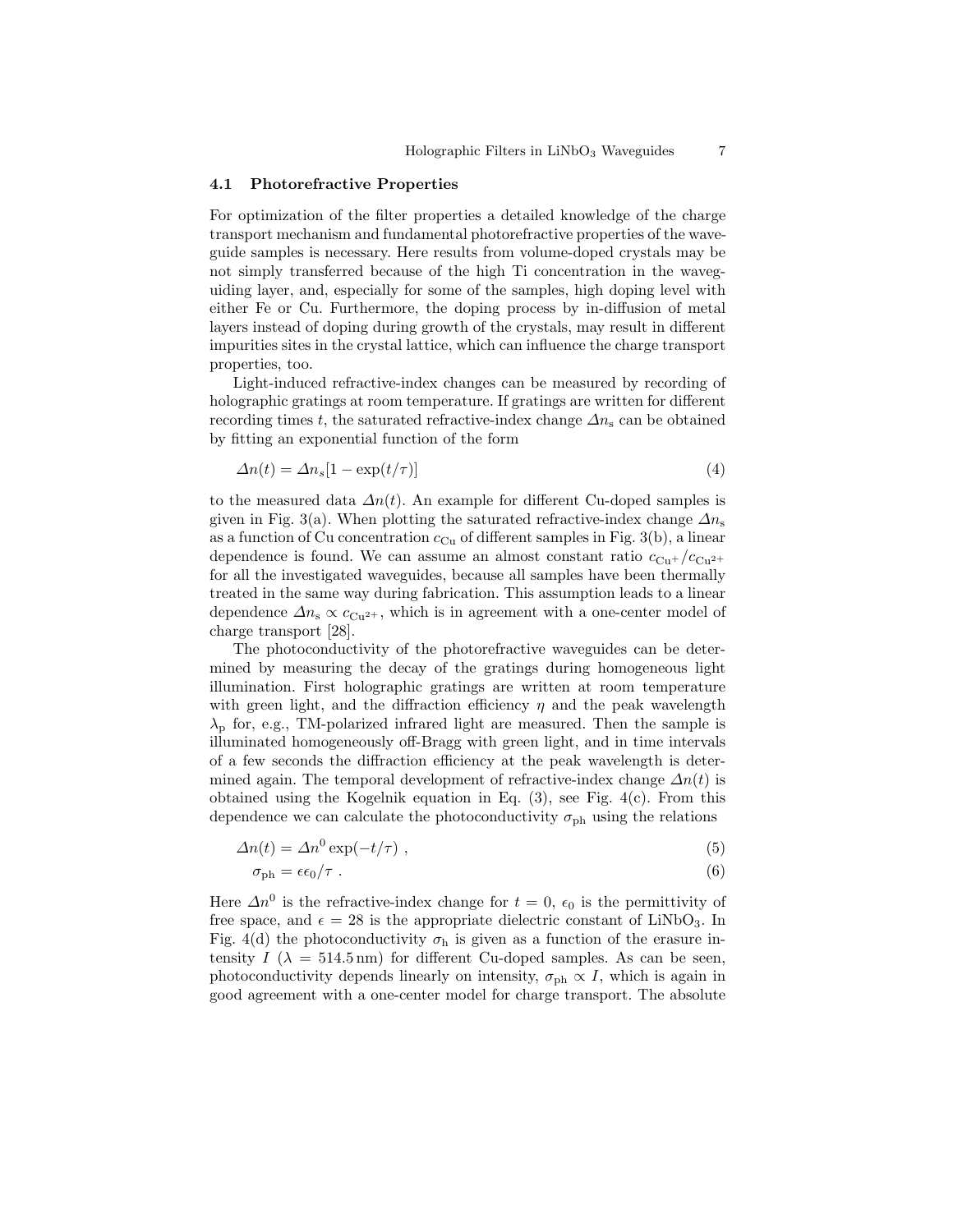

Fig. 3. Light-induced refractive-index changes and photoconductivity in Cu-doped LiNbO<sub>3</sub> waveguides recorded at room temperature: (a) Refractive-index change  $\Delta n$ versus recording time t for different samples (S2/K3:  $c_{Cu} = 1.1 \times 10^{25} \text{ m}^{-3}$ ; V2/K5:  $c_{\text{Cu}} = 2.2 \times 10^{25} \,\text{m}^{-3}$ ; S6:  $c_{\text{Cu}} = 4.7 \times 10^{25} \,\text{m}^{-3}$ ), (b) saturated refractive-index change  $\Delta n_s$  versus copper concentration  $c_{\text{Cu}}$ , (c) decay of refractive-index gratings  $\Delta n$  because of homogeneous illumination with green light  $(\lambda_{\rm w}=514.5 \,\rm nm)$  of varying intensity for the sample T4 ( $c_{\text{Cu}} = 5.7 \times 10^{25} \text{ m}^{-3}$ ), and (d) photoconductivity  $\sigma_{\text{ph}}$ as a function of erasure intensity I for different Cu-doped samples (S3:  $c_{\text{Cu}}$  =  $3.2 \times 10^{25} \,\mathrm{m}^{-3}$ 

value of the specific photoconductivity  $\sigma_{ph}^{\circ}$ , defined by  $\sigma_{ph}^{\circ} = \sigma_{ph}/I$ , is of the order of some  $10^{-16}$  mV<sup>-2</sup>, which is comparable to data obtained for homogeneously copper-doped volume samples [29]. Fe-doped  $LiNbO<sub>3</sub>$  waveguides have been investigated as well, and for this dopant a good agreement of the photorefractive properties with the predictions of a one-center model has been obtained, too.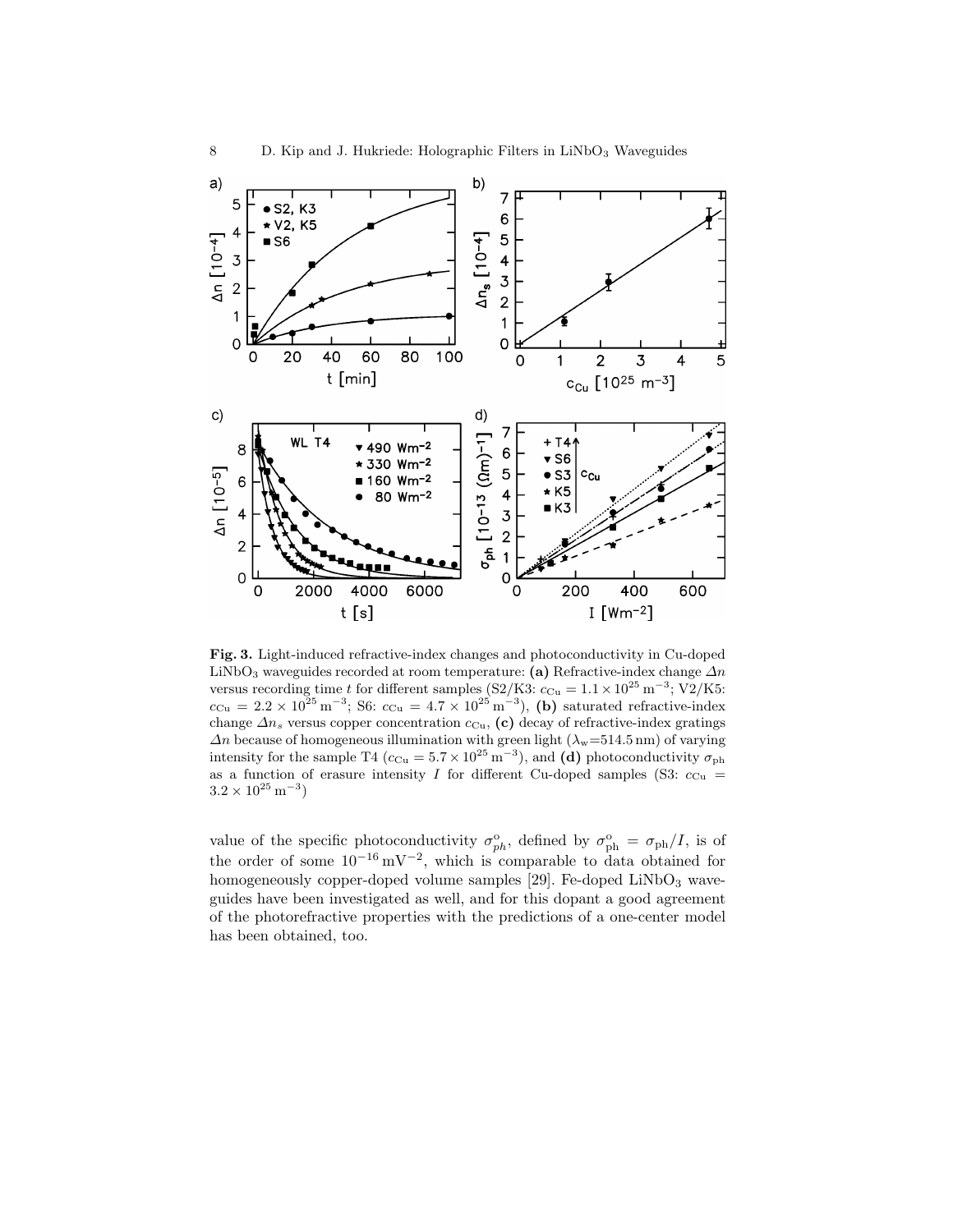

Fig. 4. Transmission T versus wavelength  $\lambda$  for gratings recorded at room temperature in LiNbO<sub>3</sub>:Ti:Cu channel waveguides: (a) grating length  $d = 1.7$  mm, recording time 60 min; (b) grating length  $d = 16.0$  mm, recording time 1 min. The solid lines are fits of the wavelength-dependent Kogelnik equation [25]

## 4.2 Fundamental Filter Properties

Next we will discuss some principal properties of holographic reflection gratings in channel waveguides. The following examples have been obtained in Cu-doped samples, where gratings were recorded with green light and a total writing intensity of 1200 Wm<sup>-2</sup>. Recording has been performed at room temperature, so the gratings are not thermally fixed. The length  $d$  of a grating can be simply adjusted by using an additional aperture (slit) for the recording light placed directly on top of the surface of the waveguide. In Fig. 4(a) and  $4(b)$  the filter characteristics for a short  $(d=1.7 \text{ mm}, \text{writing time } 60 \text{ min})$  and for a long grating  $(d=16 \text{ mm})$ , writing time 1 min), respectively, are presented. For better comparison, the recording times have been adjusted to get almost equal diffraction efficiencies of about 80 % at the respective peak wavelength. As expected, the full-width-half-minimum (FWHM) is strongly decreased for longer gratings and can reach values as low as 0.05 nm. The transmission curves  $T(\lambda)$  ("rocking curves") are also in fairly good agreement with the predictions of the wavelength-dependent Kogelnik equation in [25], which are plotted as solid lines in the two graphs with  $\Delta n$  as a free parameter.

Gratings can be read with both, TE- or TM-polarized infrared light. For our standard channel waveguide parameters  $(6 \mu m$ -wide channel, diffusion of a 100 nm-thick Ti layer for 22 h at  $1000\degree C$  and Fe doping we get almost identical effective refractive indices of the the two modes. In this way, a nearly polarization independent filter can be realized. Here the difference of the corresponding peak wavelengths for the two polarizations of the order of 0.05 nm. It can be completely eliminated by applying a small bias voltage to the sample and tuning the effective refractive indices via the electrooptic effect.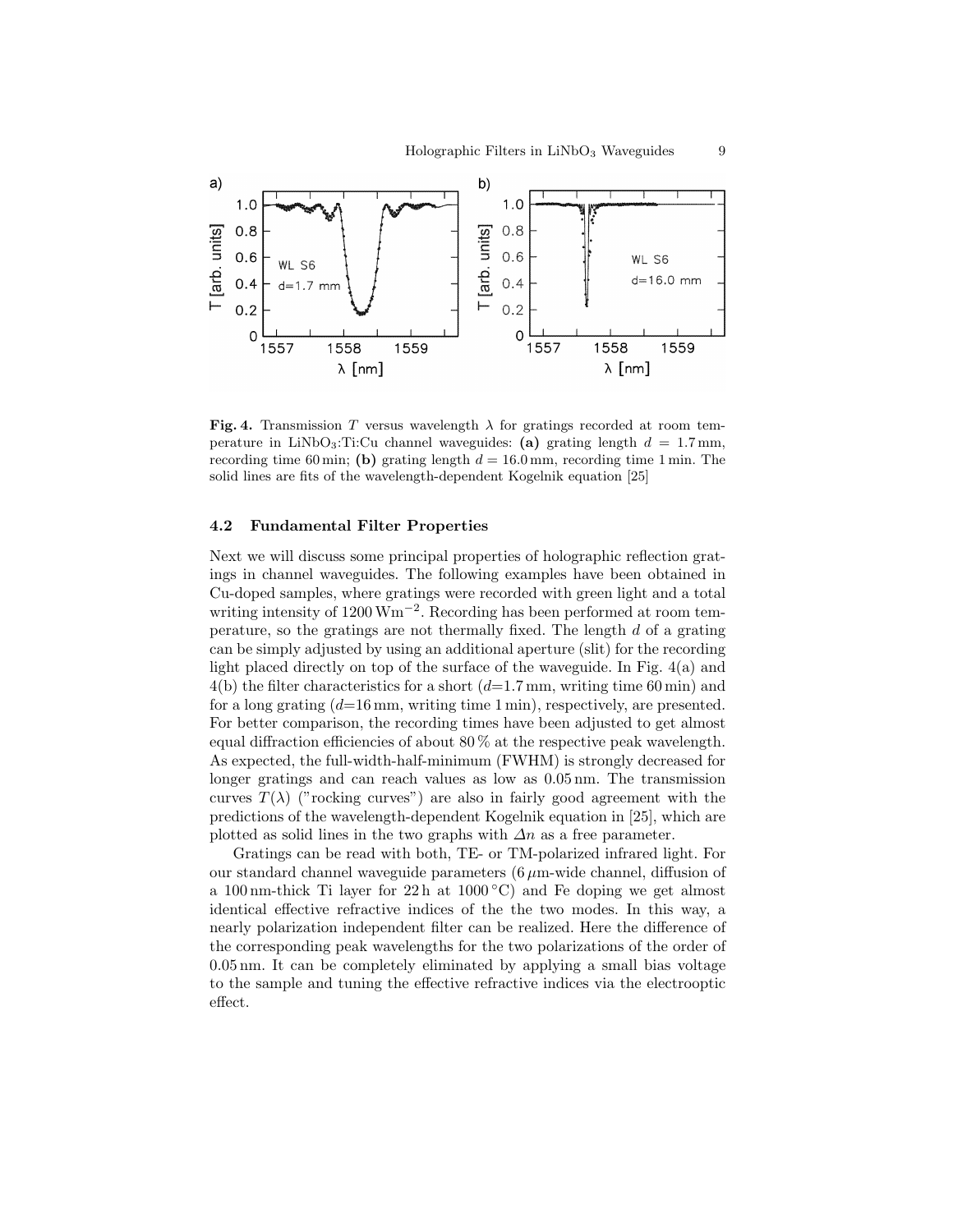

Fig. 5. Three superimposed reflection gratings for infrared light in a  $LiNbO<sub>3</sub>:Ti:Cu channel waveguide.$ Shown is the normalized transmission T versus readout wavelength  $\lambda$ . The hologram spacing is 0.8 nm with an average diffraction efficiency of about 93 %

The filter characteristic can be further tailored, for instance to get nearly rectangular transmission curves  $T(\lambda)$ , by using both, chirped and apodized gratings. Simple chirped gratings can be fabricated by using slightly curved wave fronts instead of plane waves for recording. More complicated gratings can be realized with the help of specially-designed phase masks through which the samples are illuminated during recording with a single laser beam [10]. At the same time, the use of phase masks will result in a recording geometry that is less sensitive to phase fluctuations and instabilities, and thus may be a good alternative for the two-beam holographic setup that has been described in the proceeding section. However, the freedom to adjust the grating period(s) by simply changing the recording angle will be lost in this way. Apodization of the holograms can be realized in different ways. The grating can be written with a locally-varying intensity distribution, which then results in a locallyvarying refractive-index change, too. Another possibility is to use a nonhomogeneous illumination for the development of the gratings.

#### 4.3 Hologram Multiplexing

In photorefractive crystals several holograms can be superimposed in the same volume, and they can be addressed either by changing the angle under which the readout beam enters the sample, or by tuning the readout wavelength. The latter option has to be used for holographic gratings in a linear reflection geometry, i.e., for channel waveguides. Here several gratings with different grating periods can be recorded and thermally fixed, thus reflecting several wavelengths at the same time.

To demonstrate the multiplexing capabilities of photorefractive channel waveguides in  $LiNbO<sub>3</sub>$ , three reflection holograms with a peak spacing of 0.8 nm, corresponding to a 100 GHz channel spacing in DWDM, are superimposed in a Cu-doped sample. The resulting transmission spectrum for TM polarization is plotted in Fig. 5. The holograms are recorded at room temperature one after the other. To compensate for the erasure of the first and second hologram during recording of the latter ones, the respective recording times have to be properly adjusted. In the example here they decrease from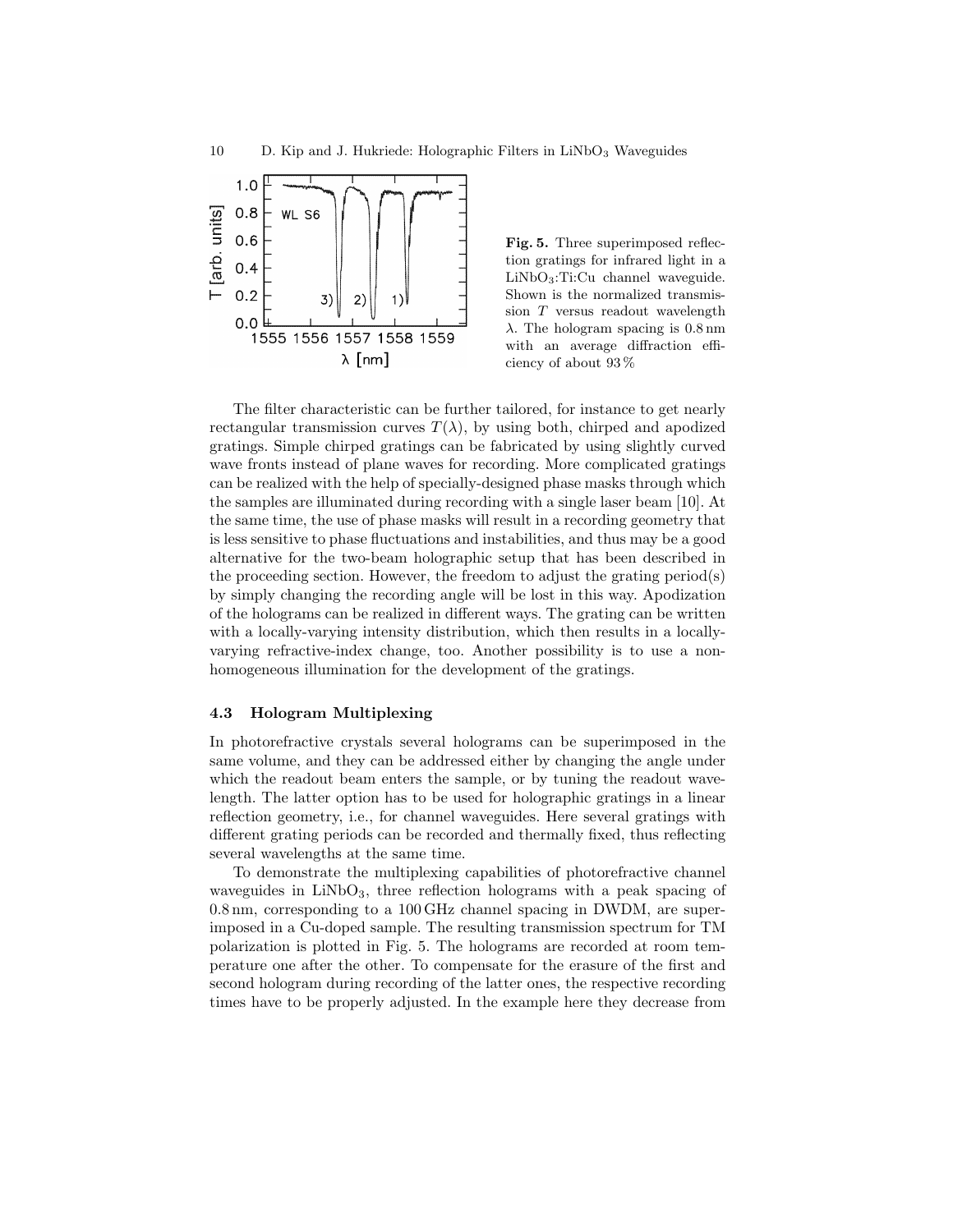

Fig. 6. Peak wavelength  $\lambda_{\rm p}$  versus sample temperature  $T<sub>s</sub>$  of a fixed grating in a LiNbO3:Ti:Fe channel waveguide. A linear fit (solid line) yields the thermal expansion coefficient  $\alpha_{33} = (4.5 \pm 0.5) \times 10^{-6} \,\mathrm{K}^{-1}$ 

16 min for the first hologram (1) to 4 min and 1.5 min for the second (2) and third (3) one, respectively, resulting in an average diffraction efficiency of about 93 % for each hologram. The length of the gratings was approximately 16 mm.

## 4.4 Wavelength Tuning and Electrical Switching

The position of the peak wavelength  $\lambda_{\rm p}$  of a holographic filter depends on both, the grating period  $\Lambda$  and the effective refractive index  $n_{\text{eff}}$  of the guided light. Therefore, the filter properties can be tuned by heating the sample, i.e., by thermal expansion, or by applying external electric fields, i.e., using the electrooptic effect:

$$
\lambda_{\rm p}(T_{\rm s}) = \lambda_{\rm p}(T_0)(1 + \alpha_{33}(T_{\rm s} - T_0)), \qquad (7)
$$

$$
\lambda_{\rm p}(E) = \lambda_{\rm p}(E=0)(1 - 0.5 n_{\rm eff}^2 r_{22} E) , \qquad (8)
$$

where  $(T_s - T_0)$  is the difference of sample and reference temperature,  $\alpha_{33}$  is the thermal expansion coefficient along the c-axis,  $E$  is the applied electric field along the y-axis, and  $r_{22} = -r_{12}$  is the appropriate electrooptic tensor element. While thermal effects, due to its relatively large response time, are well suited for precise tuning of the peak wavelength, the fast response of the electrooptic effect can be used for switching on and off the filter.

Fig. 6 presents a measurement of the peak wavelength  $\lambda_{p}$  of a fixed grating in a  $LiNbO<sub>3</sub>:Ti:Fe$  channel waveguide as a function of the sample temperature  $T_s$ . The minimum of the transmitted spectrum  $T(\lambda)$  for TM polarization has been evaluated. Obviously, the data follow a straight line, and from a linear fit the thermal expansion coefficient  $\alpha_{33} = (4.5 \pm 0.5) \times 10^{-6} \text{K}^{-1}$ can be determined. Here we have neglected the temperature dependence of the effective refractive index  $n_{\text{eff}}$  for the infrared light in the investigated temperature range.

### 4.5 Long-Term Stability of Fixed Gratings

The lifetime of thermally-fixed refractive-index gratings is an important factor for the application of integrated holographic filters. A drawback of these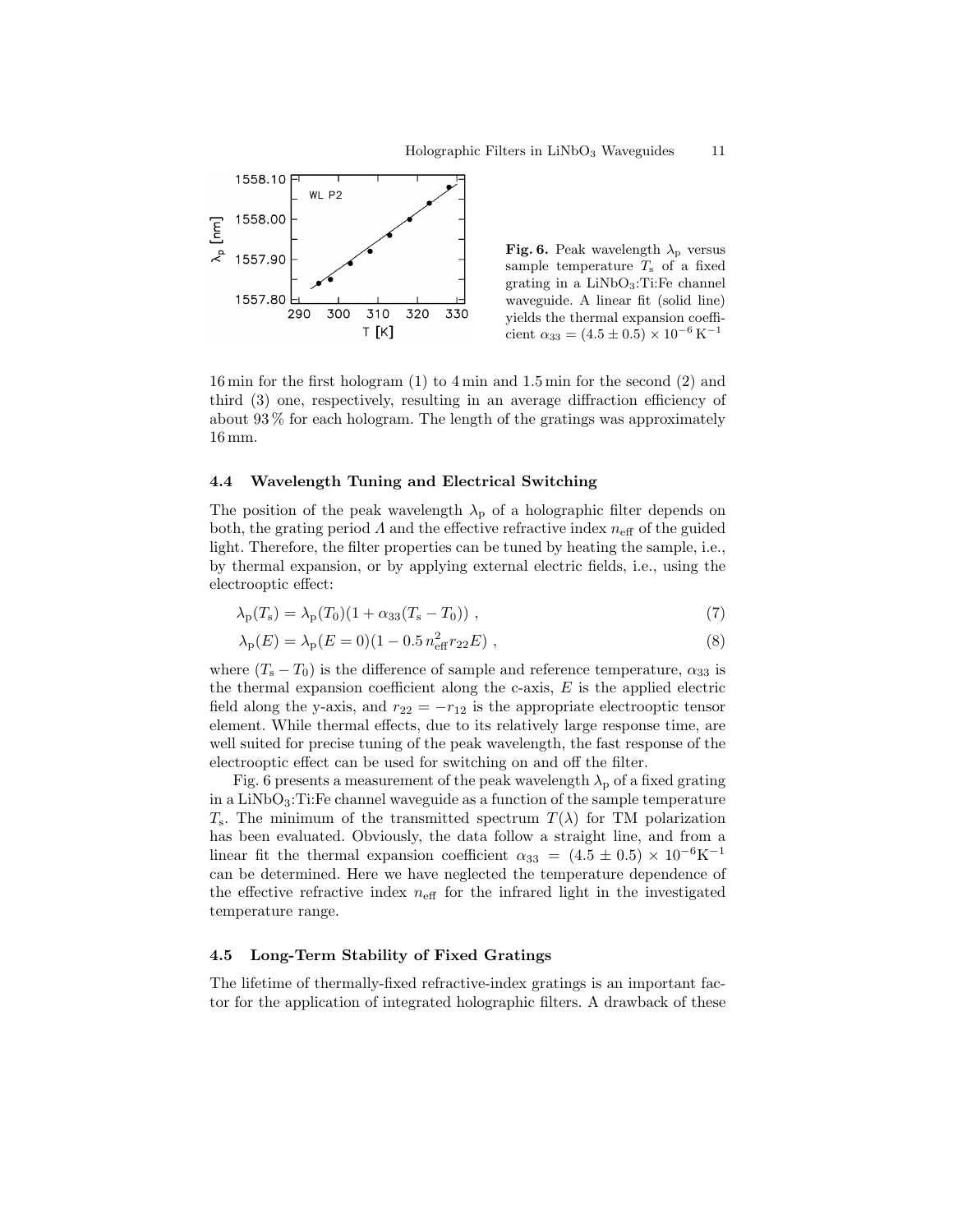devices, when compared with photorefractive volume samples, are the high concentration of Ti in the waveguiding layer, as well as the high doping level of either Fe or Cu that is required to obtain diffraction efficiencies close to 100 %. High impurity concentrations lead to a significant increase of the dark conductivity, which in turn causes a relaxation of the thermally-fixed and developed holographic gratings.

For samples with no doping or very low doping level, dark conductivity is mainly caused by proton conductivity. However, for higher Fe- and Cu-doped  $LiNbO<sub>3</sub>$  bulk samples and waveguides, dark conductivity is dominated by the influence of impurities and increases exponentially with doping concentration. Thermally excited electrons can drift in the ionic space-charge field, which finally leads to an almost complete compensation of this field with no net refractive-index change.

In most of the Fe- and some of the Cu-doped samples such a relatively fast dark-relaxation of the fixed gratings is observed. As an example, this effect is shown in Fig. 7 for a grating in a  $LiNbO<sub>3</sub>:Ti:Fe$  channel waveguide. This sample has a dark conductivity of  $\sigma_d \approx 2.0 \times 10^{-16} \Omega^{-1} \text{m}^{-1}$ , which causes a relaxation of the refractive-index change with a time constant of about 50 hours. On the other hand, the grating can be re-developed by homogeneous illumination. Despite of the option of a complete re-development, the refractive-index change can be adjusted to any desired value  $\Delta n' < \Delta n_s$ by permanent illumination of the sample with light of low intensity, e.g., using blue LED's. With such an illumination, at a certain level of relaxation that is due to dark conductivity, a balance of dark relaxation and grating development can be reached, i.e., the electronic drift current is compensated by a photovoltaic current generated by the illumination. This effect is shown in Fig. 7 for different intensities of the blue light  $(\lambda = (494 \pm 10) \text{ nm})$  filtered out of the spectrum of a halogen lamp with an interference filter. Using the same mechanism but with a non-homogeneous illumination of the sample, it is possible to fabricate apodized gratings a with spatially-varying amplitude of the refractive-index change.

An interesting and for applications important observation has been made during the investigation of reduced Cu-doped waveguides [31]. In these samples, thermally-fixed gratings have been recorded that do not need any development process and that are stable in the dark, i.e., they do not suffer from relaxation because of the high dark conductivity. This effect will be discussed in detail in the following section. In a first experiment, a reflection grating has been recorded for 60 min in the oxidized waveguide W3 at a temperature of 180 ◦C. Thereafter, when the sample has been cooled down to room temperature, the corresponding transmission spectrum  $T(\lambda)$  was taken in the infrared. Fig. 8(a) shows this spectrum at the initial stage directly after recording. In Fig. 8(b) the spectrum after the grating has been developed by homogeneous illumination with intensive green light is displayed. Without development, only a very small Bragg peak can be seen, which is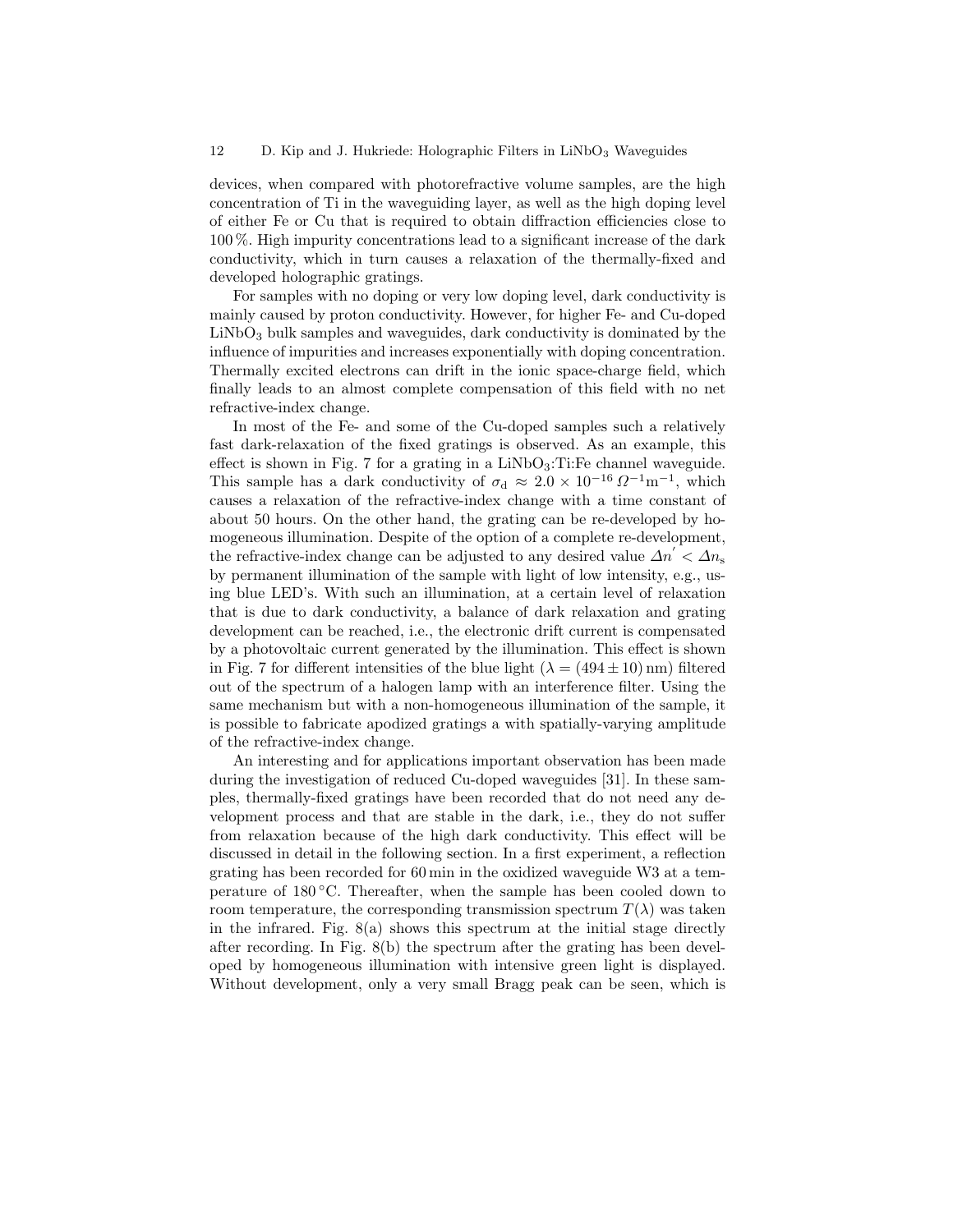

Fig. 7. Compensation of a fixed grating in  $LiNbO<sub>3</sub>:Ti:Fe$ in the dark and under illumination with incoherent blue light  $(\lambda = (494 \pm 10) \text{ nm}).$ Shown is the temporal evolution of the refractive-index change  $\Delta n$  for different intensities and in the dark. After each measurement the hologram has been re-developed up to saturation using intensive green light

in good agreement with the behavior expected from the common theory of thermal fixing in  $LiNbO<sub>3</sub>$  [19–21]. When the fixed hologram is developed until saturation by homogeneous illumination, the reflection efficiency increases dramatically. From the measured diffraction efficiency of  $\eta = 98.5\%$  for the infrared light we can calculate a refractive-index change of  $\Delta n = 1.2 \times 10^{-4}$ in the waveguiding channel by using Eq. (3).

The same measurement has been repeated with the reduced waveguide T4. In this sample, the copper concentration is more than two times higher as in W3, and the ratio  $c_{\text{Cu+}}/c_{\text{Cu+}}$  is much larger. A grating has been recorded for 120 min at  $180\textdegree C$ , and again, directly after cooling down, the transmission spectrum has been examined. As can be seen in Fig.  $8(c)$ , a strong peak is identified and the measured diffraction efficiency reaches 95.6 %, corresponding to a refractive-index change of about  $\Delta n = 8 \times 10^{-5}$ . It should be emphasized that at this stage no development of the grating has been performed. Then the fixed grating in this sample is additionally developed with green light. The measured spectrum is given in Fig. 8(d), where the maximum reflection efficiency is now considerably decreased to a value of 50.2 %.

The corresponding temporal behavior of the refractive-index change  $\Delta n(t)$ during development is non-monotonous: the value of  $\Delta n$  first rapidly drops down, then passes through a minimum and finally reaches a steady-state value that is still much smaller than the initial value  $\Delta n^0$ . The completely developed refractive-index grating of the reduced sample T4 has been kept at room temperature in the dark and the temporal evolution of  $\Delta n$  was again monitored over a total range of 250 hours. The result is given in Fig. 9 and shows the reverse process:  $\Delta n$  first decreases, passes through a minimum and grows again before it finally saturates. Now the saturation value is larger than the start value. In the dark  $\Delta n$  evolves back to its initial value  $\Delta n^0$  before the development process. In the dark (without development) the initial refractiveindex changes  $\Delta n^0$  are stable, and no decrease is measured for a time of more than one year.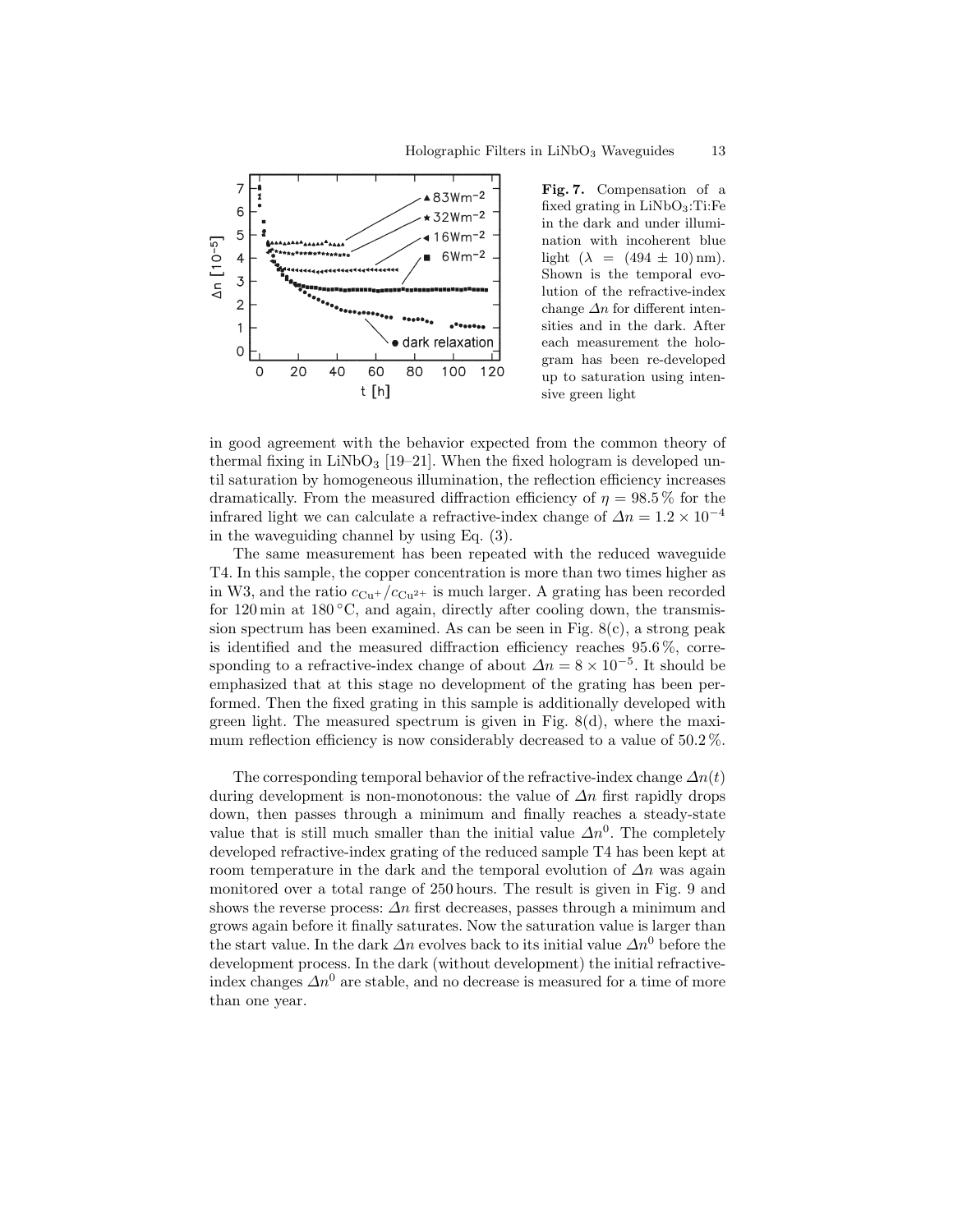

Fig. 8. Transmission T before  $( (a)$  and  $( c) )$  and after  $( (b)$  and  $( d) )$  the development process versus readout wavelength  $\lambda$  for gratings recorded in the Cu-doped, oxidized sample W3 (upper plots  $(a)/(b)$ ; recording time 60 min) and in the Cudoped, reduced sample T4 (lower plots  $(c)/(d)$ ; recording time 120 min). For the oxidized sample, the development leads to an increase of diffraction efficiency from 1.3 % to 98.5 %, whereas for the reduced sample a decrease of diffraction efficiency from 95.6 % to 50.2 % is measured after development. The oxidized sample with  $c_{\text{Cu}} = 2.2 \times 10^{25} \text{ m}^{-3}$  has been annealed in dry O<sub>2</sub> atmosphere, while the reduced one with  $c_{\text{Cu}} = 5.7 \times 10^{25} \text{ m}^{-3}$  has been annealed in wet Ar atmosphere

For an explanation of the observed temporal evolution of  $\Delta n$  we assume a superposition of two different refractive-index gratings  $\Delta n_{\rm b}$  and  $\Delta n_{\rm c}$  that are out of phase by  $(180° - \phi)$ . The corresponding model is illustrated in Fig. 10. The grating  $\Delta n_c$  grows already during high temperature recording and remains constant after cooling down. At room temperature it is not affected by light anymore. The second grating  $\Delta n_{\rm b}$  is generated during the development process. It grows exponentially until saturation with a time constant  $\tau_1$  while the sample is illuminated homogeneously. The time evolution of the refractive-index change is thus described by

$$
n(t) = \left( \left[ \Delta n_c - \Delta n_b^0 \cos \phi (1 - \exp(-t/\tau_1)) \right]^2 + \left[ \Delta n_b^0 \sin \phi (1 - \exp(-t/\tau_1)) \right]^2 \right)^{-\frac{1}{2}}.
$$
\n(9)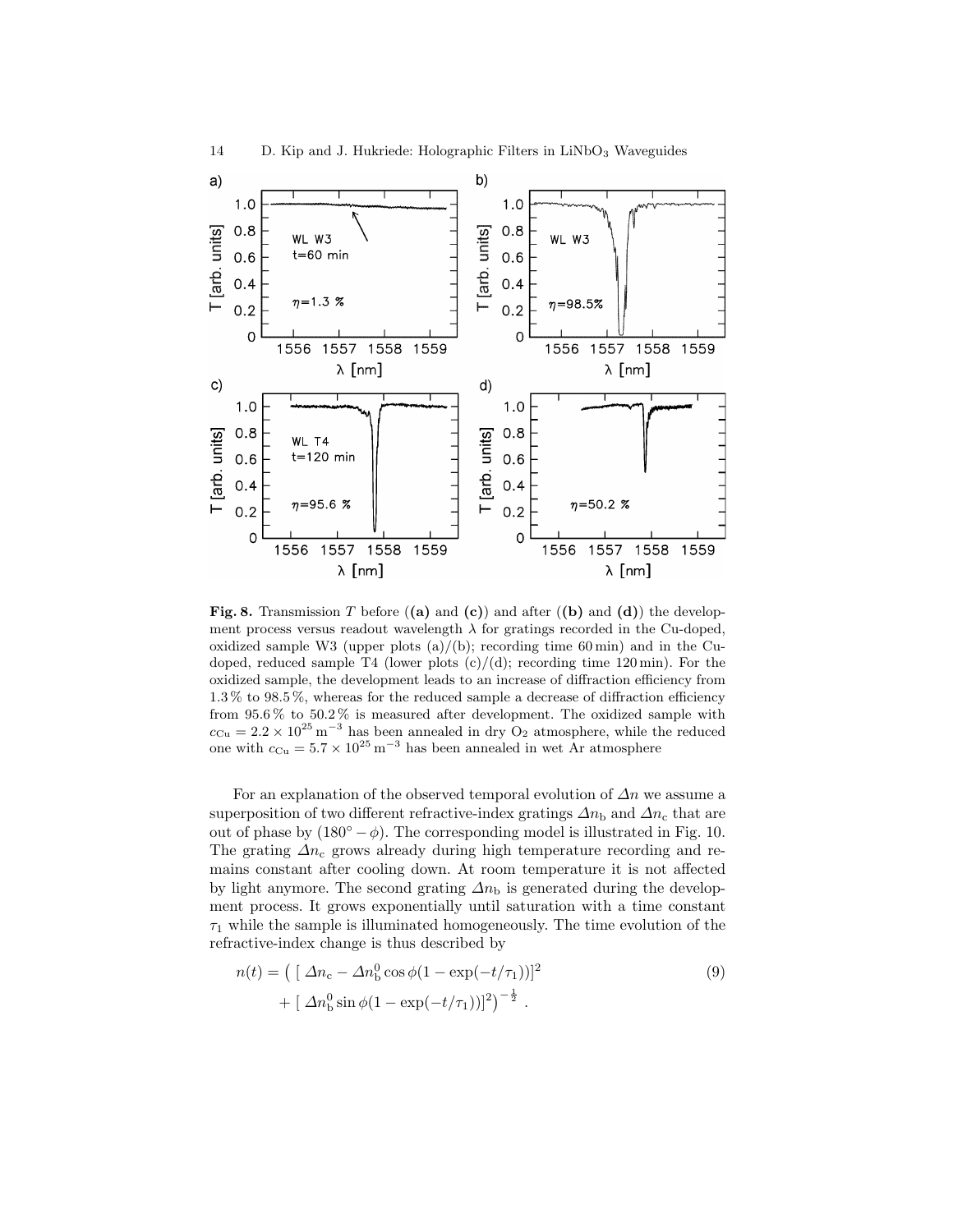

Fig. 9. Dark compensation of a fixed and developed grating in a reduced LiNbO3:Ti:Cu channel waveguide. Shown is the temporal development of the refractive-index change  $\Delta n$ . The solid line is a fit according to Eq. (10)

Correspondingly, the time evolution of the refractive-index change in the dark can be described by

$$
n(t) = \left( \left[ \Delta n_{\rm c} - \Delta n_{\rm b}^0 \cos \phi (\exp(-t/\tau_2)^{\gamma}) \right]^2 + \left[ \Delta n_{\rm b}^0 \sin \phi \exp(-t/\tau_2)^{\gamma} \right]^2 \right)^{-\frac{1}{2}}, \qquad (10)
$$

with  $\tau_2$  for the time constant for erasure of the grating  $\Delta n_{\rm b}$  and  $\gamma$  as the exponent of a stretched exponential [30].

From the time evolution of  $\Delta n_{\rm b}$  we can deduce that this grating is mainly connected to the photovoltaic effect. This is the dominating mechanism for charge redistribution in doped  $LiNbO<sub>3</sub>$ . Because during thermal fixing the space-charge field is permanently compensated by screening ions that are mobile at high temperatures, a deep modulation of the  $Cu<sup>+</sup>$  traps arises. Then, when the sample is cooled down to room temperature, a homogeneous light illumination generates modulated photocurrents, and the grating  $\Delta n_{\rm b}$  appears. After the development process the photovoltaic grating  $\Delta n_{\rm b}$ is slowly erased via the dark conductivity of the material, and the temporal development of this dark erasure can be described by a stretched exponential function [30]. Furthermore, a small diffusion grating is present that has a phase difference of 90° to the photovoltaic grating. This results in the small phase difference  $\phi$  from the exact out-of-phase condition of 180 ° of  $\Delta n_{\rm b}$ relative to the grating with amplitude  $\Delta n_c$ .

Most likely the permanent grating  $\Delta n_c$  is attributed to a redistribution of Cu ions. This conclusion is based on the fact that the measured permanent gratings are uniquely found in samples that are doped with Cu and have never been observed in Fe-doped samples. This is also the reason why we can neglect a modulated proton concentration as the origin of this permanent grating. We can also rule out that this effect results from an absorption grating formed during the recording process, because the efficiency of such a grating is much smaller (limited to  $\eta < 7.2\%$  [25]) than that observed in our samples. There are two possibilities for the Cu ions to generate the grating  $\Delta n_c$ . First the deep modulation of the  $Cu^+$  and  $Cu^{2+}$  ions can already lead to ma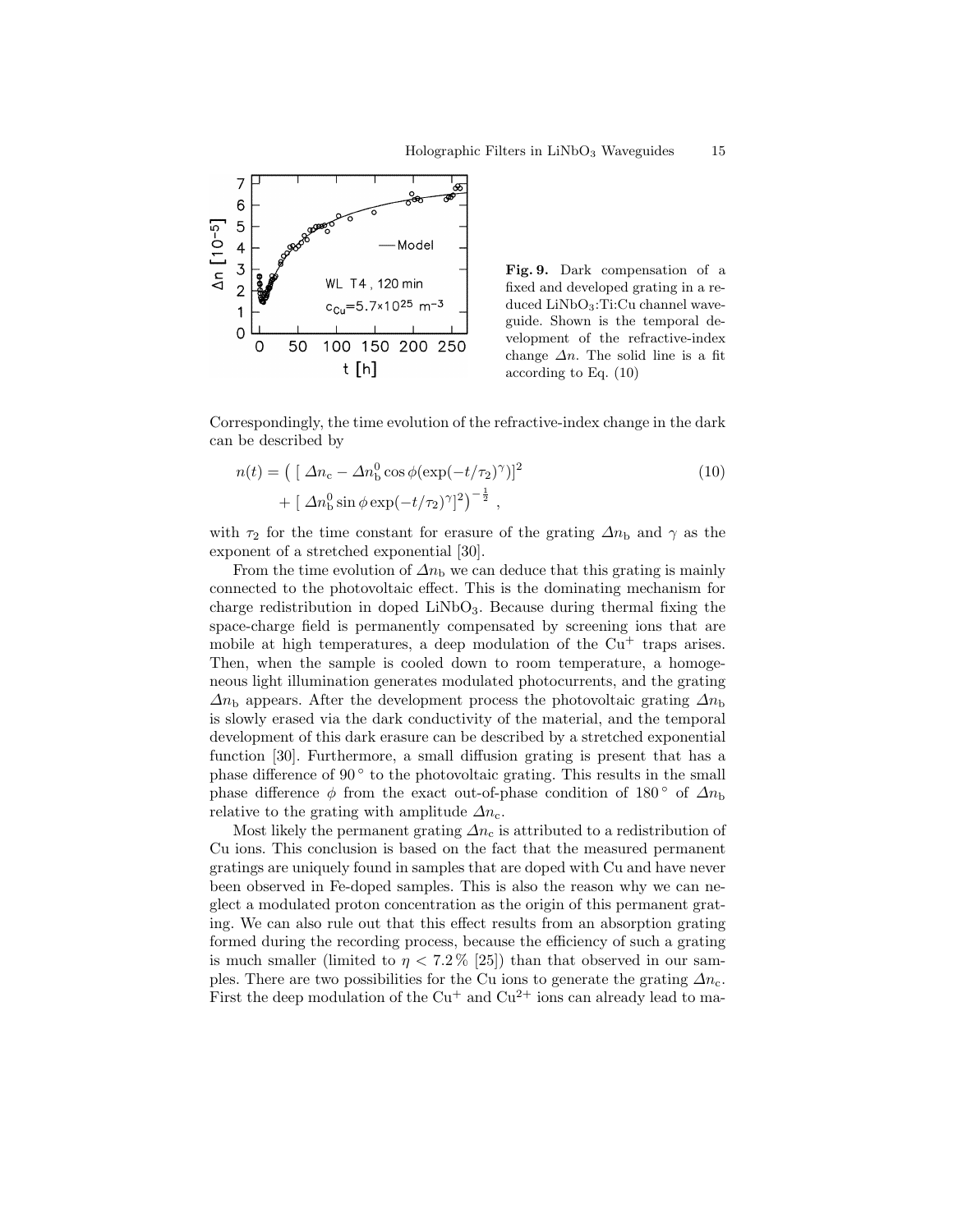16 D. Kip and J. Hukriede: Holographic Filters in  $LiNbO<sub>3</sub>$  Waveguides

development dark compensation  $\Delta n_{\rm b} = \Delta n_{\rm b}^{\rm o} (1 - \exp(-t/\tau_1))$  $\Delta n_{\rm b} = \Delta n_{\rm b}^{\circ}$ exp(-(t/ $\tau$ <sub>2</sub>)<sup>\*</sup>)  $\Delta n_{\rm e}$ =const  $\Delta n_c$ =const ∆n<sub>b</sub>sinφ  $\Delta$ n $_{\text{b}}$ sin $\phi$  $\Delta n_{\rm h}$ cos $\phi$  $\Delta n_{\rm h}$ cos $\phi$ 

Fig. 10. Model for the refractive-index evolution during the development process and in the dark for reduced Cu-doped waveguides

terial changes that cause a measurable refractive-index change, and second, it is not established that protons, like in  $LiNbO<sub>3</sub>$ : Fe, are responsible for the compensation of the space-charge field during thermal fixing in  $LiNbO<sub>3</sub>:Cu$ [21]. It may be possible that Cu ions move in the space-charge field during holographic recording and thus lead to material and density changes that may cause the observed additional refractive-index changes. This means that the Cu concentration itself will be modulated during fixing, not only the distribution of the  $Cu<sup>+</sup>$  and the  $Cu<sup>2+</sup>$  ions alone.

## 5 Conclusions and Outlook

In this contribution we have reported on the formation of fixed reflection gratings in photorefractive Fe- and Cu-doped, Ti in-diffused  $LiNbO<sub>3</sub>$  channel waveguides for infrared light. Holographic gratings are recorded with visible light of an Ar ion laser at high temperatures of 180 ◦C. The gratings can be read with guided infrared light around  $1.55 \mu m$ , and strong refractive-index modulations are obtained. By choosing the appropriate waveguide parameters and an optimization of the diffusion process, nearly polarization-independent holographic filters with efficiencies close to  $100\%$  and a bandwidth (FWHM) as low as 0.05 nm are obtained. Several of such filters with different reflection wavelengths can be superimposed in the same waveguide sample. This enables the fabrication of more complicated filters for DWDM, or for optical sensors that make use of the narrow spectral resonance. We have proven the possibility to thermally adjust the peak wavelength of a reflection grating in a range of some tenths of nanometers, and the experimental verification of electrical switching of filters via the electrooptic effect is currently under investigation.

For commercial applications of thermally-fixed waveguide filters, or similar devices in photorefractive bulk samples that also require a fixation process, special care has to be taken to ensure a long-term stability of the holograms. In this sense, very promising results have been obtained for reduced Cu-doped LiNbO3. In these samples, large refractive-index changes appear without the need of any additional development process. These strong refractive-index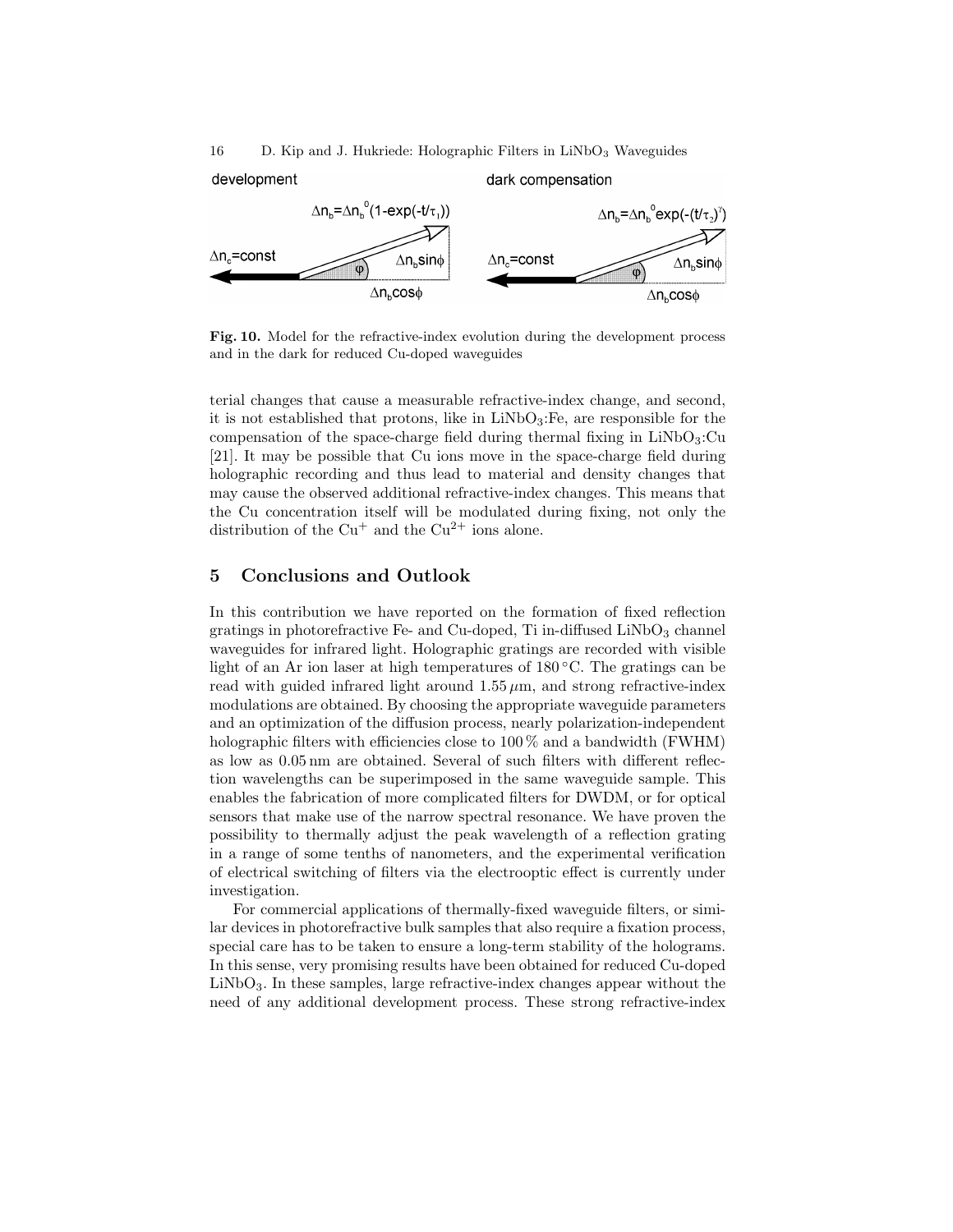modulations do, most likely, not originate from the photorefractive effect but from material changes, i.e., density changes that are caused by a migration of Cu ions because of the electronic space-charge field. Such gratings are stable in the dark for at least one year with no degradation, and no compensation mechanism via dark conductivity is observed. On the other hand, a drawback of these samples is the increased absorption at  $1.55 \mu m$  because of the strong Cu doping. However, we believe that these new result will stimulate the further development and application of devices based on photorefractive crystals in optical communications and integrated optics.

# References

- 1. T. Tamir (Ed.): Guided-wave optoelectronics (Springer, Berlin 1990)
- 2. A.M. Prokhorov, Y.S. Kuzminov: Physics and chemistry of crystalline lithium niobate, Adam Hilger Series in Optics and Optoelectronics, E.R. Pike, R.G.W. Brown (Eds.), (Adam Hilger, New York 1990)
- 3. A.M. Prokhorov, Y.S. Kuzminov, O.A. Khachaturyan: Ferroelectric thin-film waveguides in integrated optics (Cambridge International Science, Cambridge 1996)
- 4. R.V. Schmidt, I.P. Kaminow: Metal-diffused optical waveguides in LiNbO<sub>3</sub>, Appl. Phys. Lett. 25, 458-460 (1974)
- 5. J.L. Jackel, C.E. Rice, J.J. Veleka: Proton exchange in LiNbO<sub>3</sub>, Ferroelectr. 50, 165-170 (1983)
- 6. V.E. Wood, P.J. Cressman, R.L. Holman, C.M. Verber: Photorefractive effects in waveguides, in Photorefractive Materials and Their Applications II, P. Günter, J.-P. Huignard (Eds.), Topics in Applied Physics Vol. 62 (Springer, Berlin, Heidelberg 1988)
- 7. D. Kip: Photorefractive waveguides in oxide crystals: fabrication, properties, and applications, Appl. Phys. B 67, 131-150 (1998)
- 8. R.C. Alferness, R.V. Schmidt, E.H. Turner: Characteristics of Ti-diffused lithium niobate optical directional couplers, Appl. Opt. 18, 4012-4016 (1979)
- 9. W.K. Burns, A.B. Lee, A.F. Milton: Active branching waveguide modulator, Appl. Phys. Lett. 29, 790-792 (1976)
- 10. C. Becker, A. Greiner, T. Oesselke, A. Pape, W. Sohler, H. Suche: Integrated optical Ti:Er:LiNbO<sub>3</sub> distributed Bragg reflector laser with a fixed photorefractive grating, Opt. Lett. 15, 1194-1196 (1998)
- 11. W. Sohler, H. Suche: Erbium doped lithium niobate waveguide devices, in Design and Application of Integrated Optical Circuits and Components, E. Murphy (Ed.), (Marcel Decker, Inc. 1999)
- 12. F.S. Chen, J.T. LaMacchia, D.B. Fraser: Holographic storage in lithium niobate, Appl. Phys. Lett. 13, 223-225 (1968)
- 13. A. Askin, G.D. Boyd, J.M. Dziedzic, R.G. Smith, A.A. Ballman, J.J. Levinstein, K. Nassau: Optically-induced refractive index inhomogeneities in LiNbO<sub>3</sub> and LiTaO3, Appl. Phys. Lett. 9, 72-74 (1966)
- 14. P. Günter, J.-P. Huignard (Eds.): Photorefractive Materials and Their Applications  $I + II$ , Topics in Applied Physics Vol. 61 and 62 (Springer, Berlin, Heidelberg 1988)